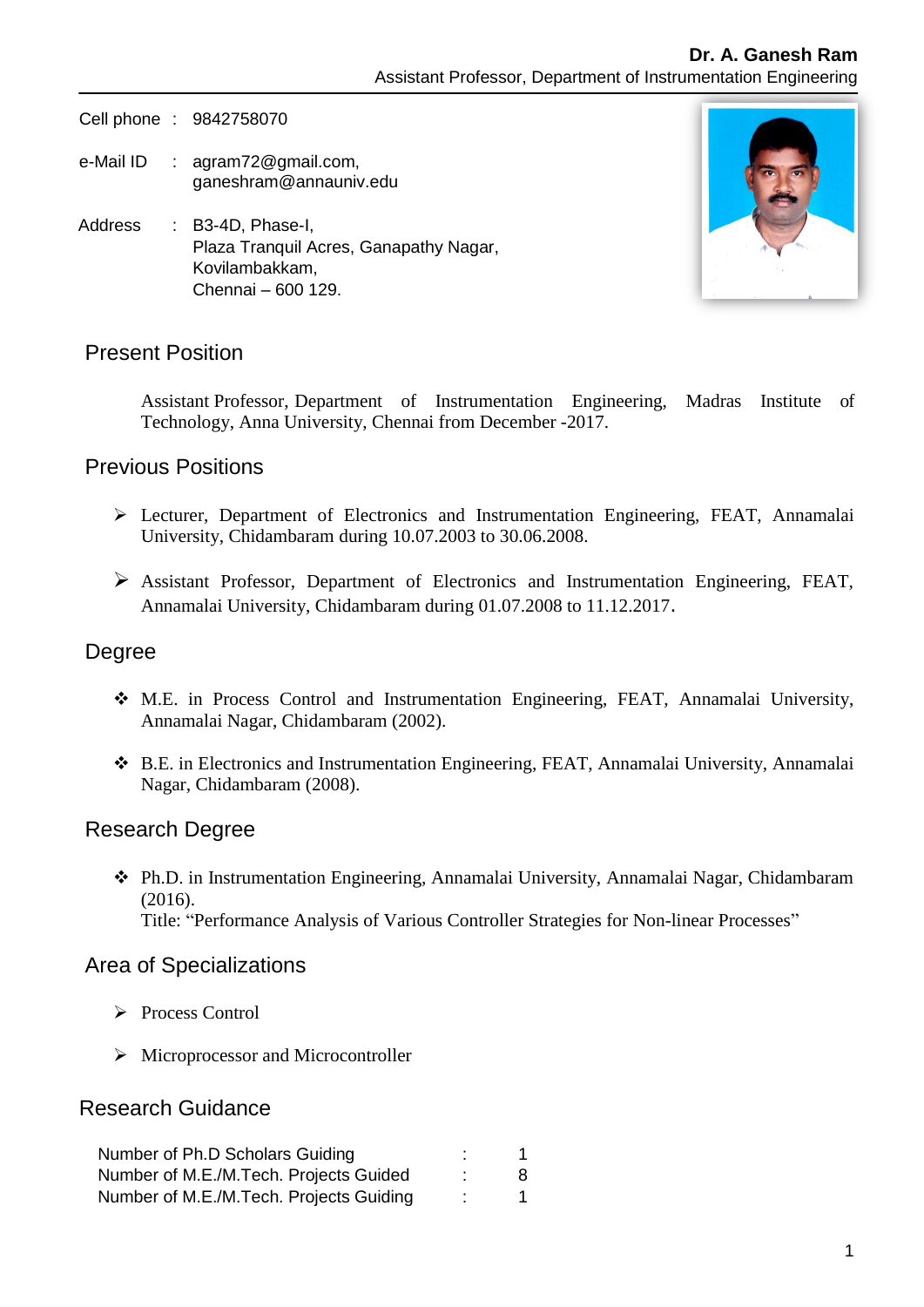## Papers Published in Journals

Research Papers Published in International Journals 7 Research Papers Published in National Journals **COV** 0

- 1. Ganesh Ram A and S Abraham Lincoln, "Fuzzy Adaptive PI Controller For Single Input Single Output Non-Linear System," *ARPN Journal of Engineering and Applied Science*., vol. 7, no. 10, pp. 1273–1280, 2012.
- 2. Ganesh Ram A and S Abraham Lincoln, "A Model Reference based Fuzzy Adaptive PI Controller for Non-Linear Level Process System, "*International Journal of Research and Reviews in Applied Science*, vol.14, no.2, pp.477–486, 2013.
- 3. Ganesh Ram A and S Abraham Lincoln., "Real Time Implementation of Fuzzy Based Adaptive PI Controller for a Spherical Tank System, "*International Journal of Simulation, Systems, Science & Technology*, vol. 14, no. 6, pp. 1–8, 2013.
- 4. Ganesh Ram A and S Abraham Lincoln., "Design and Implementation of MGA-FAPI Controller for Pressure Process System, "*International Journal of Applied Engineering Research*, vol.10, no. 10, pp. 9850–9857, 2015.
- 5. Balashanmugam S, S Srinivasan, A Ganesh Ram, et.al "Level Control of a Non- Linear Spherical Tank System using GA based Controller, "*International Journal for Research in Applied Science & Engineering Technology*, Vol 6, issues III pp.2196-2202, 2018.
- 6. Ganesh Ram A, and S. Meyyappan, "Bifurcation and Chaos in Current Programmed Positive Output Luo\_Converter, "*European Journal of Molecular & Clinical Medicine*, ISSN 2515- 8260 Volume 07, Issue 02 pp.5153-5164,2020.
- 7. Vinoth. N, M Vijayakarthick, A Ganesh Ram, et.al, "Thresholding of Skin Melanoma Images based on Kapur's Entropy with Harmony Search Algorithm, "*European Journal of Molecular & Clinical Medicine* ISSN 2515-8260 Volume 7, Issue 11, pp-716-726, 2020.

### Papers Presented in Programmes

Research Papers Presented in International Programmes 4 Research Papers Presented in National Programme 0

- 1. "Design and Implementation of MGA-FAPI Controller for Pressure Process System, in an International level conference on "*International Conference on Innovative Strategies in Renewable Energies and Its Applications ISREA*'*15*, 5th and 6th March, 2015.
- 2. In an International level conference presented on "Design and Implementation of Multi-Model Reference Based Self-tuning Fuzzy Adaptive PI Controller for a Spherical Tank System, "*International Conference on Intelligent Computing and Sustainable System (ICICSS 2018)*, 20-22 September, 2018.
- 3. "Bifurcation and Chaos in Current Programmed Positive Output Luo\_Converter, in an International level conference on "2<sup>nd</sup> *International Conference on recent Trends in Engineering and Scientific Technology (ICTEST-2020),* 21<sup>st</sup> March, 2020.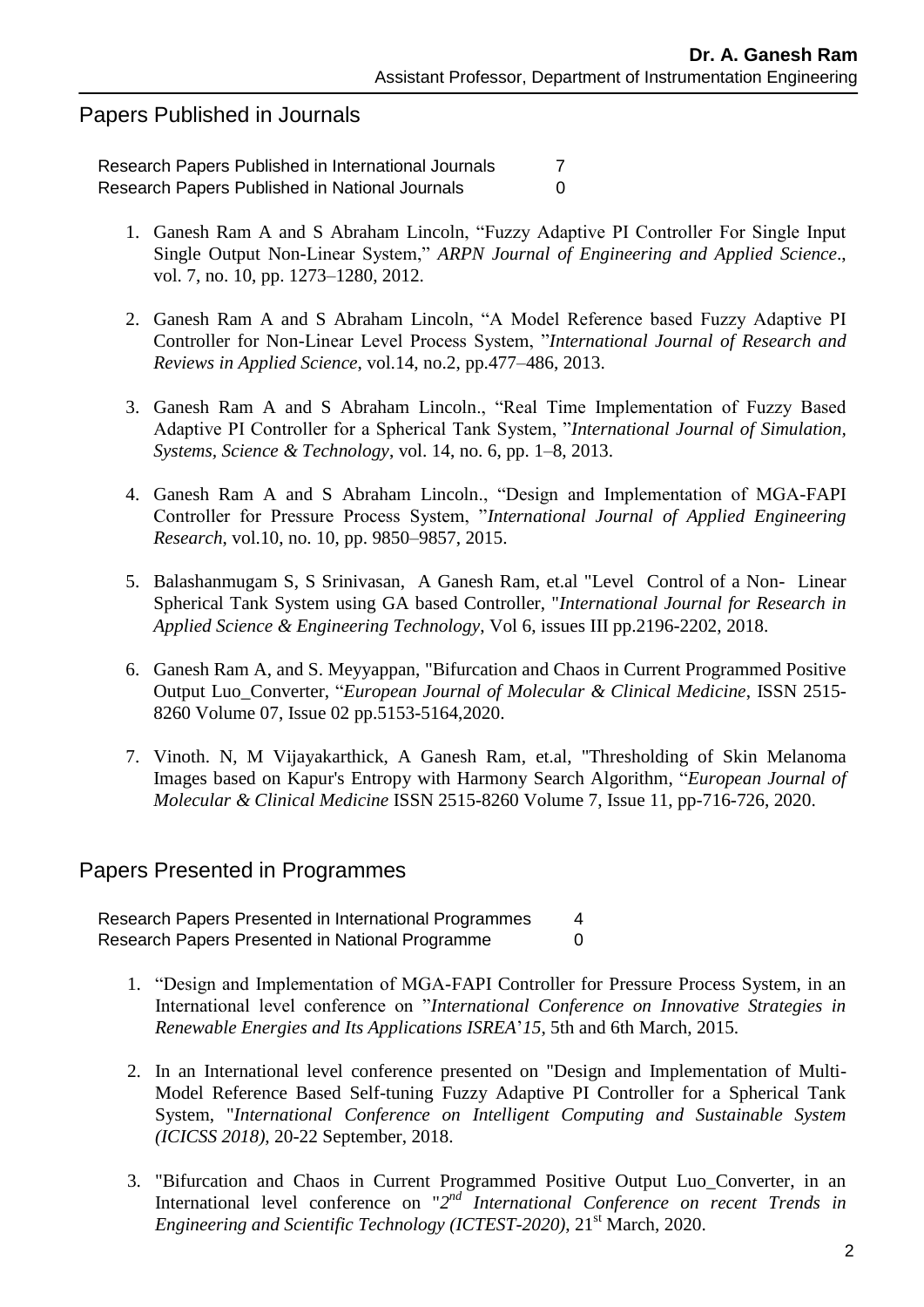4. "Automatic Number Plate Recognition of Helmet-less Motorcyclists using Computer Vision, "*International Conference on future prospects of biotechnology and biomedical applications*", 18 December 2020, Sri Shakthi Institute of Engineering and Technology, Coimbatore.

## Books Chapter Published

- 1. Ganesh Ram A and S. Meyyappan, "Real-Time Implementation of Multi-model Reference-Based Fuzzy Adaptive PI Controller for a Liquid-Level Process"Springer Nature Singapore Pvt. Ltd. 2021, *Proceedings of International Conference on Intelligent Computing, Information and Control Systems*, Advances in Intelligent Systems and Computing, Volume 1272, ISSN 2194-5357, pp-925-935, 2021.
- 2. Vijayakarthick M, A. Ganeshram, and S. Sathishbabu, "Fuzzy Adaptive Intelligent Controller for AC Servo Motor", Springer Nature Switzerland AG 2021, *Deep Learning and Edge Computing Solutions for High Performance Computing*, EAI/Springer Innovations in Communication and Computing, ISSN 2522-8595, pp-111-120, 2021.
- 3. A.Ganesh Ram, S. Prabha, and M. Vijayakarthick, Prediction and Analysis of SARS-CoV-2 (COVID-19) Epidemic in India using LSTM Network, Computational Modelling and Imaging for SARS-CoV-2 and COVID-19, Taylor & Francis, CRC Press, Chapter 8, pp.125- 142, 2021.
- 4. N. Vinoth, A. Ganesh Ram, M. Vijayakarthick, and S. Meyyappan, "*Automatic Mask Detection and Social Distance Alerting Based on a Deep-Learning Computer Vision Algorithm*, Computational Modelling and Imaging for SARS-CoV-2 and COVID-19, Taylor & Francis, CRC Press, Chapter 5, pp.5- 21, 2021.

# Programme Organized

1. Two day workshop on PLC and HMI Programming, Organized by Department of Instrumentation Engineering, Madras Institute of Technology Campus, Anna University

## Programme Attended

- 1. Participated in a workshop on "Electronics Circuit Design and Simulation" Organized by the Department of Electrical Engineering, FEAT, Annamalai University, Annamalai Nagar, AMDL, Bangalore and ViMicrosystems, Chennai on  $10^{th}$ April 2004.
- 2. Participated in the "Refresher Course on VLSI Design" conducted by the Department of Electronics Engineering, Madras Institute of Technology, Anna University, Chennai on 28<sup>th</sup>&29<sup>th</sup>March 2005.
- 3. Attended the Short Term Programme on "Microprocessor and Embedded Microcontroller Systems" Organized by Department of Electronics and Communication Engineering, Asansol Engineering College, Asansol, during 23 – 28 June 2008.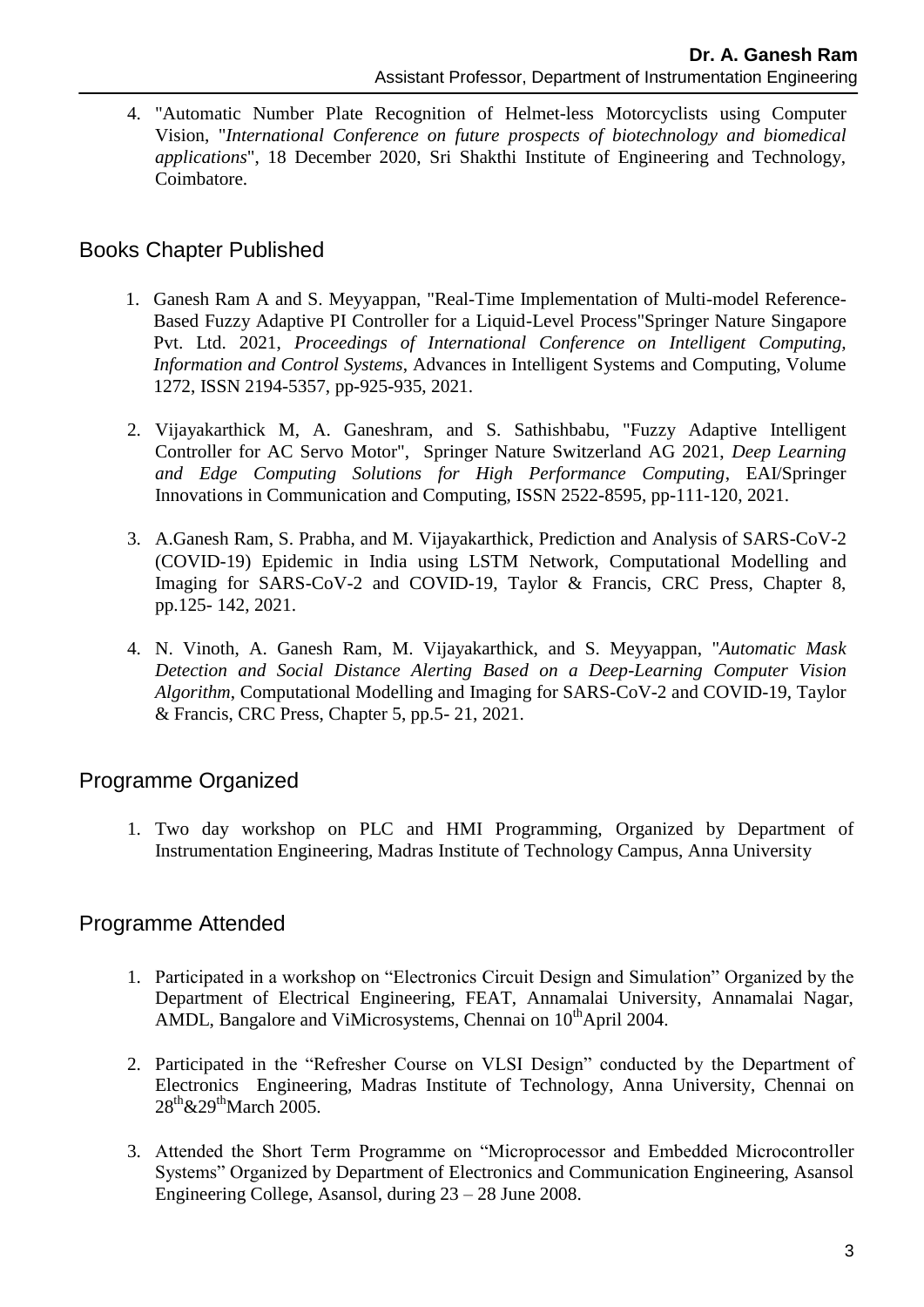- 4. Participated in the AICTE Sponsored Staff Development Programme on "Recent Trends in Energy Engineering and Management" conducted by the Department of Electrical and Electronics Engineering, PSNA College of Engineering & Technology, Dindigul, during  $25<sup>th</sup>$ May –  $5<sup>th</sup>$  June 2009.
- 5. Participated in a Short Term Programme on "SOFT COMPUTING TECHNIQUES AND THEIR APPLICATIONS" conducted by the ELTX. & Communication Engineering, NITTTR, Chandigarh from 23.11.2009 to 27.11.2009.
- 6. Participated in a Short Term Programme on "VIRTUAL INSTRUMENTATION" conducted by Electrical Engineering Department, NITTTR, Chandigarh from 30.11.2009 to 04.11.2009.
- 7. Attended the "University Sponsored Prof.K.S.Sonachalam Memorial XX Inter-Disciplinary Research Methodology Workshop" organized by the Department of Economics, Annamalai University, Annamalai Nagar, during  $27<sup>th</sup>$  February –  $2<sup>nd</sup>$  March 2010.
- 8. Participated in a workshop on "Mission10X" organized by WIPRO and conducted at Bharathiyar College of Engineering & Technology at Karaikal from  $8<sup>th</sup>$  November -  $12<sup>th</sup>$ November 2010.
- 9. Participated in a Short Term Programme on "MATLAB" conducted by Electrical Engineering Department, NITTTR, Chandigarh from 22.11.2010 to 26.11.2010.
- 10. Participated in the AICTE Sponsored Staff Development Programme on "Computational Biology" conducted by the Department of Electronics and Instrumentation Engineering, Annamalai University, during  $21^{st}$  November  $-3^{rd}$  December 2011.
- 11. Attended the workshop on "Positive Attitudes and Constructive Thinking (PACT)" organized by Annamalai University and Conducted by Haselfre Solutions Pvt. Ltd., on 20<sup>th</sup> to 22<sup>nd</sup> August 2012.
- 12. Attended the Short Term Training Program on "Industrial Pollution Advanced Technologies in Control and Safety (IPATICS-2013)" organized by the Department of Chemical Engineering, Annamalai University, Annamalai Nagar, sponsored by the Council of Scientific and Industrial Research during 10-14 June 2013.
- 13. Participated in AICTE Recognized Short Term Course "HANDS ON EXPERIENCE ON LABVIEW" conducted by Electrical Engineering Department, NITTTR, Chandigarh from 25.11.2013 to 29.11.2013.
- 14. Participated in the UGC sponsored National Seminar on "Emerging Trends in Process Automation" organized by the Department of Instrumentation Engineering and Department of Chemical Engineering, FEAT, Annamalai University, Annamalai Nagar on 26<sup>th</sup>& 27<sup>th</sup> March 2014.
- 15. Participated in an International workshop on "Emerging Trends in Energy Systems Management" Jointly organized by FEAT, Annamalai University and Center for Energy Systems Research, Tennessee Technological University during 14-16 March 2014.
- 16. Short term course on "MATLAB and its Hardware Interface" organized by Department of Electrical Engineering, NITTTR Chandigarh from November 28 to December 2, 2016.